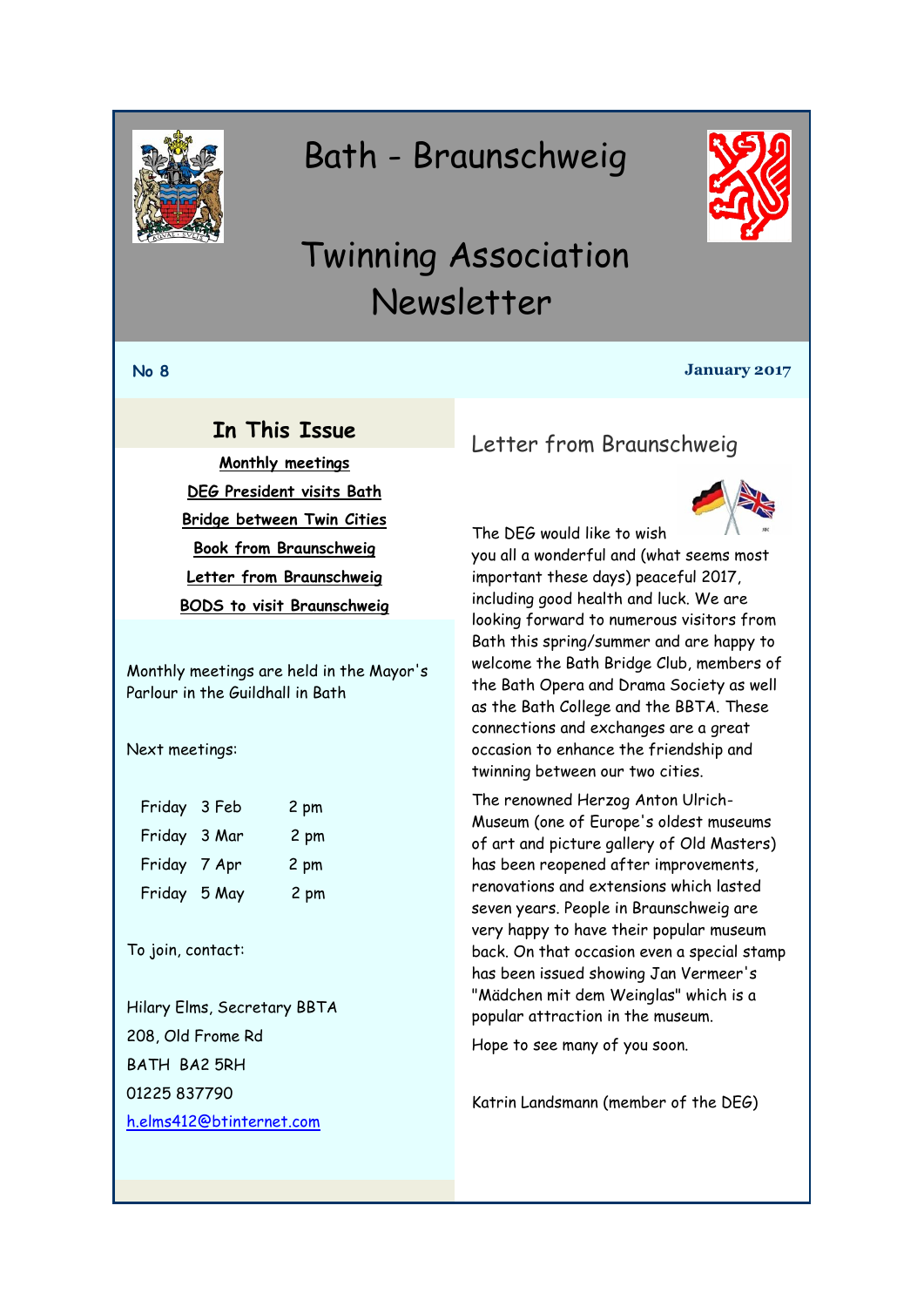#### Quick Links

<span id="page-1-0"></span>[www.bath](http://www.bath-braunschweigtwinningassociation.co.uk/)[braunschweigtwinningassociation.co.uk](http://www.bath-braunschweigtwinningassociation.co.uk/)

[www.deg-bs.de](http://www.deg-bs.de/)

[www.bath-alkmaar-eu](http://r20.rs6.net/tn.jsp?f=001sW4oD0K52d_35MR_9itB7ozOOZbRZNjEo6dnZ3pmLTFKKRrUu-05_431mRIlNk8oLv4SjMSclQL5zQw0eSPCEe4svCxB1qKpg_B1KWqHScx6wtnn6lWuzrOBIuWzhkcE_n8AChnkZkIaaELYZ-4zGiip6f0cO22N09xdPXt_RDU=&c=KLf372LJOCUT3P-LlUEEGGBwYX6W59uCiRLRRYOQkz-zi64fqvbJbQ==&ch=jMeVfEyiskgm4EI5R8ZdzB_OpEWRSLzDQA9THuyFOhNZ9H4u9splpA==)

[www.bath-kaposvar.org](http://r20.rs6.net/tn.jsp?f=001sW4oD0K52d_35MR_9itB7ozOOZbRZNjEo6dnZ3pmLTFKKRrUu-05_431mRIlNk8obReR-oJqlZfKNqbGyYHspmWSvZCh7ycOnY_IpIEriIWSrsNb4KZezYaeA3qj_peSR_pvDo-qxmSIRtL1xHVvke3EitlL2Q5E7VrcckCKYD3kCuViqYjm8Q==&c=KLf372LJOCUT3P-LlUEEGGBwYX6W59uCiRLRRYOQkz-zi64fqvbJbQ==&ch=jMeVfEyiskgm4EI5R8ZdzB_OpEWRSLzDQA9THuyFOhNZ9H4u9splpA==)

#### [www.mayorofbath.co.uk](http://www.mayorofbath.co.uk/)

# **Visit**



A chance to visit Braunschweig in June 2017

Seven BBTA members met Paul Kavanagh President of the DEG and his colleague Jens Mueller on 12 Dec. Huw Morgan, Chairman of the Bath Operatic and Dramatic Society was also there. BODS (20 members) are visiting Braunschweig 6 to 11 June 2017.They are going by coach and Paul has hired a number of 4 bedroom flats at a cheap rate for them in Braunschweig for that period. The coach seats 29 so there are 9 cheap seats if any members would like to go!

### <span id="page-1-1"></span>**BODS visit to Braunschweig**



Bath Operatic and Dramatic Society are planning a musical trip to Braunschweig from Tuesday 6th to Saturday 10th June 2017.

This will be a real challenge, as BODS is also producing Sweet Charity at the Theatre Royal Bath, in May 2017. We are hoping to take a concert group 20 strong to Germany, to perform 3 concerts on the Wednesday, Thursday and Friday evenings. I believe three very different venues have been selected for us to perform a selection of songs, some of which will come from the world of musical theatre.

This is BODS' first visit to Braunschweig and we are all very excited.

Along with singing for our supper, I gather a couple of trips are being organised by our hosts. There is talk of a visit to Volkswagen in nearby Wlolfsburg, a trip up the highest mountain in the area and a tea party on Saturday. I am assured that we will also have the opportunity to explore the beautiful city of Braunschweig.

I am confident that this trip will bring the peoples of our two extraordinary cities even closer and foster life long friendships.

Huw Morgan Chairman BODS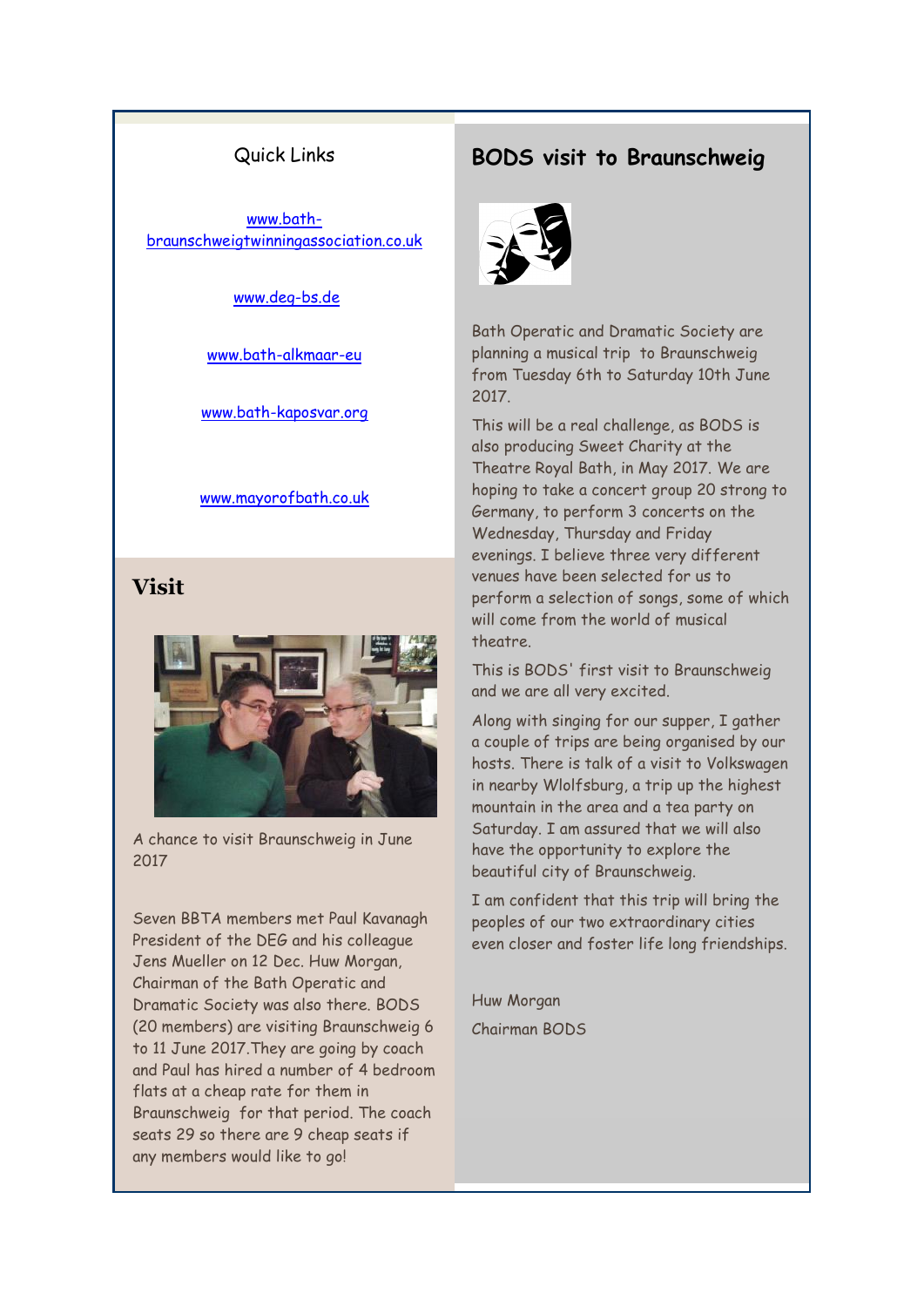<span id="page-2-0"></span>Anyone interested should contact Paul [\(info@deg-bs.de\)](mailto:info@deg-bs.de) soon about the accommodation and Huw [\(huw@morgan](mailto:huw@morgan-bath.co.uk)[bath.co.uk\)](mailto:huw@morgan-bath.co.uk) about seats on the coach.



#### **On Wings of Song**

On Wednesday 11 January Antje Siefert mezzosoprano, accompanied by Sybille Hempel-Abromeit on the piano gave a superb performance at the Michael Tippett Centre, Bath Spa University.

The programme was an exciting mix of classical German songs on poems by Heine and contemporary works by Britten, Tippett and George Odam, whose first ever performance of Year Songs was enthusiastically received by the audience. George Odam, formerly Professor of Music at Bath Spa University was instrumental in the creation of the Michael Tippett Centre which is Bath's only purpose built concert hall.



#### Our Book from Braunschweig

Bath Library recently received "Plötzlich Shakespeare" (published in 2010) by the best-selling author David Safier. This is

We were saddened to hear of the death of Don Grimes, a member of the BBTA committee, who passed away on 24 November 2016.

Don & other Petanque players did much to strengthen our ties with the DEG and was instrumental in ensuring that the Twinning Competition was well organised. He organized several Annual Dinners for the BBTA and represented the City of Bath Petanque Club on our committee. He will be sadly missed.

#### *Did you know?*



## *The Elbphilharmonie, Hamburg's new landmark*

*opened recently on 11 January with a concert that included Beethoven and Britten. Located in the Hafen City area of Hamburg on the River Elbe, it is a striking wavy glass construction with an old warehouse as its base. As one of the largest and most acoustically advanced concert halls in the world it is a truly international endeavour; the architects were Swiss while the auditorium was designed by a Japanese acoustician. Grossly overbudget and behind schedule it was nicknamed the Elfie by the local population. However the success of the opening concert bodes well for the future of this audacious project.*